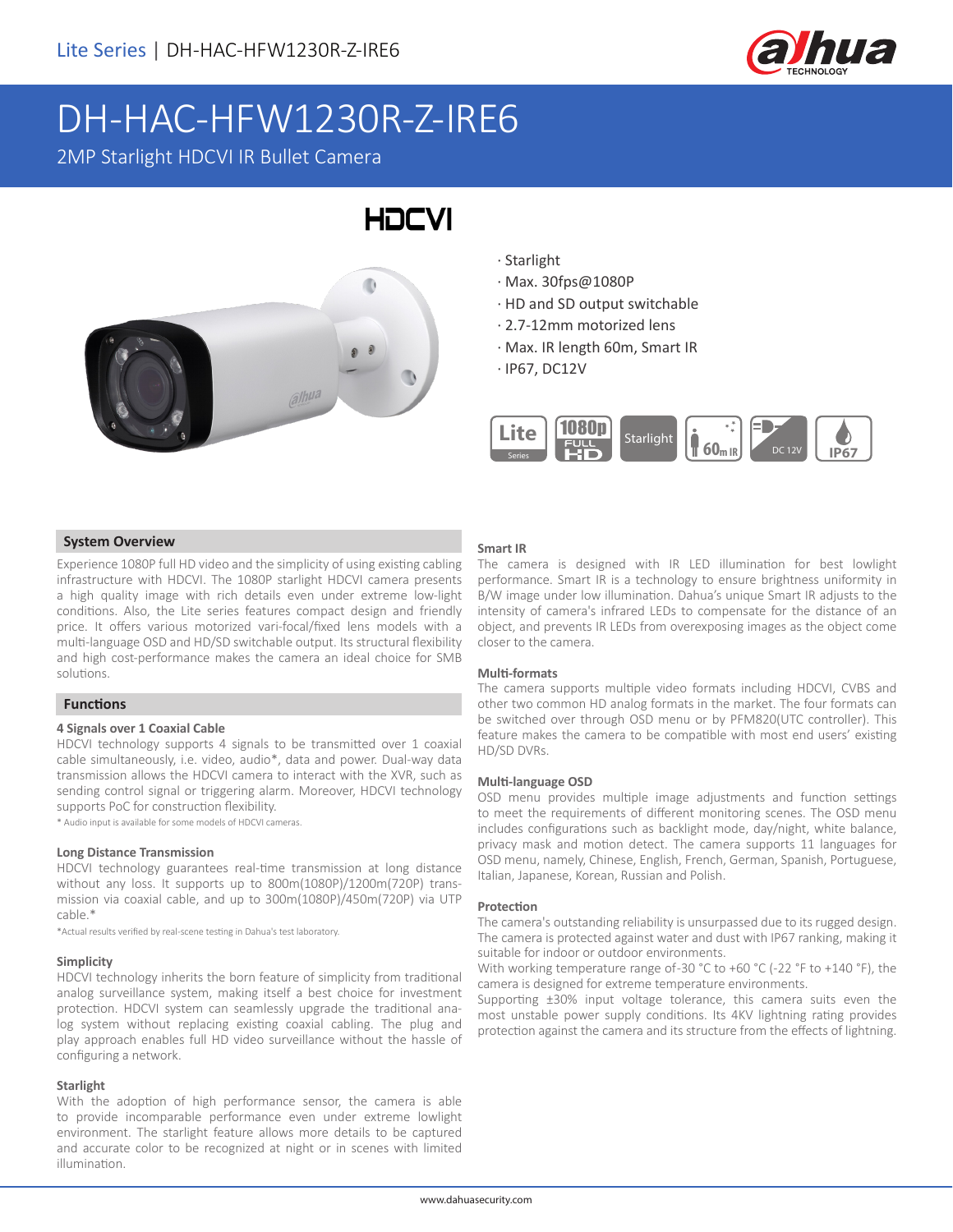# Lite Series | DH-HAC-HFW1230R-Z-IRE6

#### **Technical Specification**

|--|

| Image Sensor                    | 1/2.8" CMOS                                 |  |
|---------------------------------|---------------------------------------------|--|
| <b>Effective Pixels</b>         | 1920(H)×1080(V), 2MP                        |  |
| <b>Scanning System</b>          | Progressive                                 |  |
| <b>Electronic Shutter Speed</b> | PAL: 1/25~1/100000s<br>NTSC: 1/30~1/100000s |  |
| Minimum Illumination            | 0.005Lux/F1.8, 30IRE, OLux IR on            |  |
| S/N Ratio                       | More than 65dB                              |  |
| <b>IR Distance</b>              | Up to 60m (197feet)                         |  |
| IR On/Off Control               | Auto / Manual                               |  |
| <b>IR LEDS</b>                  | 4                                           |  |
| Lens                            |                                             |  |
| Lens Type                       | Motorized lens / Fixed iris                 |  |
| Mount Type                      | Board-in                                    |  |
| Focal Length                    | $2.7 - 12$ mm                               |  |
| Max Aperture                    | F1.8                                        |  |
| Angle of View                   | H: 101.7°~32.3°                             |  |
| <b>Focus Control</b>            | Motorized                                   |  |
| <b>Auto Focus</b>               | N/A                                         |  |
| <b>Close Focus Distance</b>     | 200 <sub>mm</sub><br>7.87"                  |  |

#### DORI Distance

Note: The DORI distance is a "general proximity" of distance which makes it easy to pinpoint the right camera for your needs. The DORI distance is calculated based on sensor specification and lab test result according to EN 62676-4 which defines the criteria for Detect, Observe, Recognize and Identify respectively.

|           | <b>DORI</b><br>Definition | <b>Distance</b> |             |
|-----------|---------------------------|-----------------|-------------|
|           |                           | Wide            | Tele        |
| Detect    | 25px/m<br>(8px/ft)        | 47m(153ft)      | 137m(448ft) |
| Observe   | 63px/m<br>(19px/ft)       | 19m(61ft)       | 55m(179ft)  |
| Recognize | 125px/m<br>(38px/ft)      | 9m(31ft)        | 27m(90ft)   |
| Identify  | 250px/m<br>(76px/ft)      | 5m(15ft)        | 14m(45ft)   |

#### Pan / Tilt / Rotation

| Pan/Tilt/Rotation | $Pan: 0^{\circ} \approx 360^{\circ}$<br>Tilt: $0^\circ \approx 87^\circ$<br>Rotation: $0^\circ \approx 360^\circ$ |
|-------------------|-------------------------------------------------------------------------------------------------------------------|
| Video             |                                                                                                                   |
| Resolution        | 1080P (1920×1080)                                                                                                 |
| Frame Rate        | 25/30fps@1080P, 25/30/50/60fps@720P                                                                               |
| Video Output      | 1-channel BNC high definition video output / CVBS<br>video output (Can switch)                                    |
|                   |                                                                                                                   |

| Day/Night                                 | Auto (ICR) / Manual                                                                                                               |
|-------------------------------------------|-----------------------------------------------------------------------------------------------------------------------------------|
| <b>OSD Menu</b>                           | Multi-language                                                                                                                    |
| <b>BLC Mode</b>                           | BLC / HLC / DWDR                                                                                                                  |
| <b>WDR</b>                                | <b>DWDR</b>                                                                                                                       |
| Gain Control                              | AGC                                                                                                                               |
| <b>Noise Reduction</b>                    | 2D                                                                                                                                |
| <b>White Balance</b>                      | Auto / Manual                                                                                                                     |
| Smart IR                                  | Auto / Manual                                                                                                                     |
| Certifications                            |                                                                                                                                   |
| Certifications                            | CE (EN55032, EN55024, EN50130-4)<br>FCC (CFR 47 FCC Part 15 subpartB, ANSI C63.4-2014)<br>UL (UL60950-1+CAN/CSA C22.2 No.60950-1) |
| Interface                                 |                                                                                                                                   |
| Audio Interface                           | N/A                                                                                                                               |
| Eelectrical                               |                                                                                                                                   |
| Power Supply                              | 12V DC ±30%                                                                                                                       |
| Power Consumption                         | Max 12.1W (12V DC, IR on)                                                                                                         |
| Environmental                             |                                                                                                                                   |
| <b>Operating Conditions</b>               | -30°C ~ +60°C (-22°F ~ +140°F) / Less than 90% RH<br>* Start up should be done at above-30°C (-22°F)                              |
| <b>Storage Conditions</b>                 | -30°C ~ +60°C (-22°F ~ +140°F) / Less than 90% RH                                                                                 |
| Ingress Protection & Vandal<br>Resistance | <b>IP67</b>                                                                                                                       |
| Construction                              |                                                                                                                                   |
| Casing                                    | Aluminium                                                                                                                         |
| <b>Dimensions</b>                         | 209.9mm×90.4mm×90.4mm (8.26"×3.56"×3.56")                                                                                         |
| Net Weight                                | 0.55kg (1.21lb)                                                                                                                   |
| <b>Gross Weight</b>                       | 0.70kg (1.54lb)                                                                                                                   |